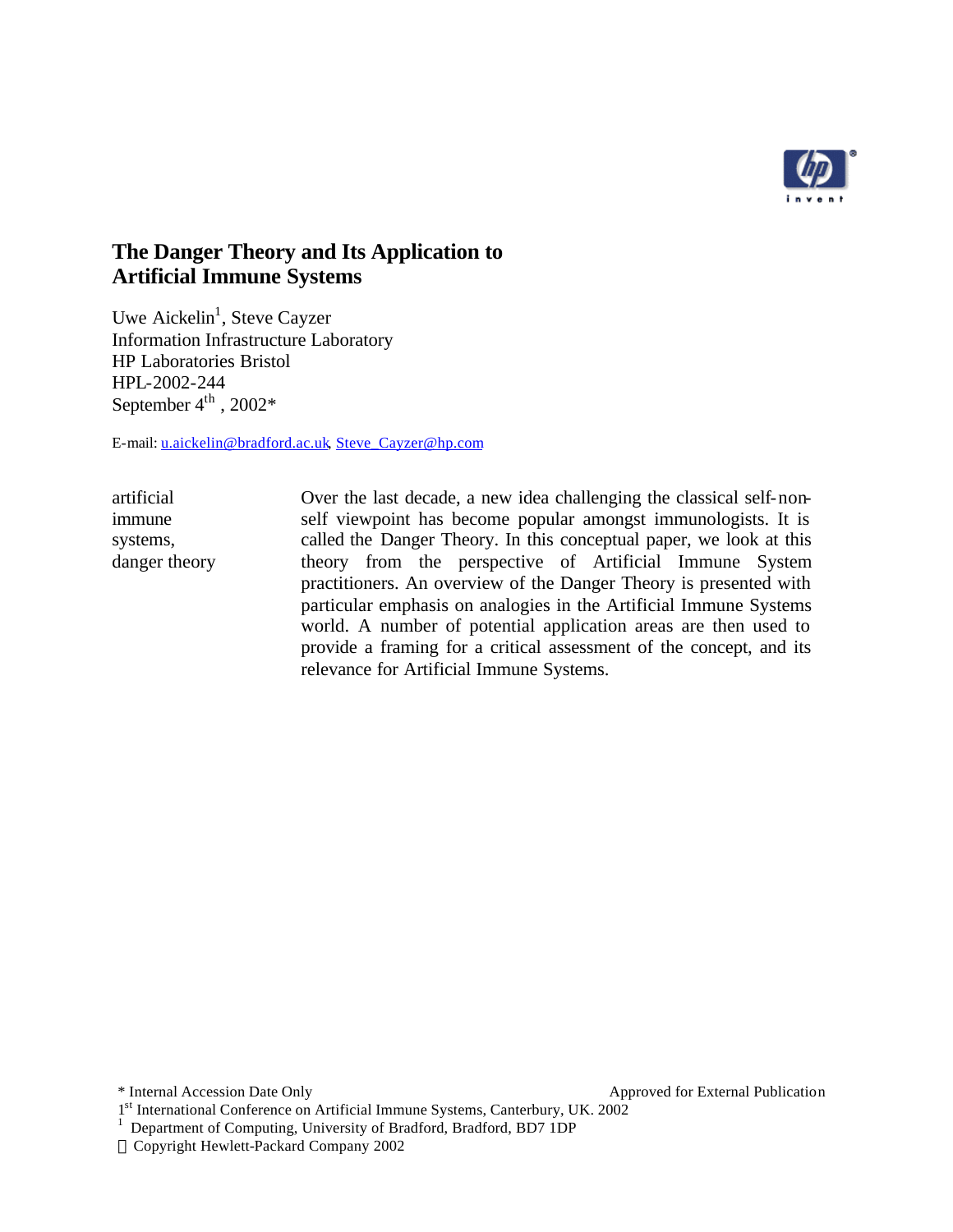# **The Danger Theory and Its Application to Artificial Immune Systems**

**Uwe Aickelin**

Department of Computing University of Bradford Bradford BD7 1DP u.aickelin@bradford.ac.uk

#### **Abstract**

Over the last decade, a new idea challenging the classical self-non-self viewpoint has become popular amongst immunologists. It is called the Danger Theory. In this conceptual paper, we look at this theory from the perspective of Artificial Immune System practitioners. An overview of the Danger Theory is presented with particular emphasis on analogies in the Artificial Immune Systems world. A number of potential application areas are then used to provide a framing for a critical assessment of the concept, and its relevance for Artificial Immune Systems.

### **1 INTRODUCTION**

Over the last decade, a new theory has become popular amongst immunologists. It is called the Danger Theory, and its chief advocate is Matzinger [18], [19] and [20]. A number of advantages are claimed for this theory; not least that it provides a method of 'grounding' the immune response. The theory is not complete, and there are some doubts about how much it actually changes behaviour and / or structure. Nevertheless, the theory contains enough potentially interesting ideas to make it worth assessing its relevance to Artificial Immune Systems.

It should be noted that we do not intend to defend this theory, which is still controversial [21]. Rather we are interested in its merits for Artificial Immune System applications and hence its actual existence in the humoral immune system is of little importance to us. Our question is: Can it help us build better Artificial Immune Systems?

Few other Artificial Immune System practitioners are aware of the Danger Theory, notable exceptions being Burgess [5] and Willamson [22]. Hence, this is the first paper that deals directly with the Danger Theory, and it is the authors' intention that this paper stimulates discussion in our research community.

**Steve Cayzer** Hewlett-Packard Laboratories Filton Road Bristol BS12 6QZ Steve\_Cayzer@hp.com

In the next section, we provide an overview of the Danger Theory, pointing out, where appropriate, some analogies in current Artificial Immune System models. We then assess the relevance of the theory for Artificial Immune System security applications, which is probably the most obvious application area for the danger model. Other Artificial Immune System application areas are also considered. Finally, we draw some preliminary conclusions about the potential of the Danger concept.

### **2 THE DANGER THEORY**

The immune system is commonly thought to work at three levels: External barriers (skin, mucus), innate immunity and the acquired or adaptive immune system. As part of the third and most complex level, B-Lymphocytes secrete specific antibodies that recognise and react to stimuli. It is this pattern matching between antibodies and antigens that lies at the heart of most Artificial Immune System implementations. Another type of cell, the T (killer) lymphocyte, is also important in different types of immune reactions. Although not usually present in Artificial Immune System models, the behaviour of this cell is implicated in the Danger model and so it is included here. From the Artificial Immune System practitioner's point of view, the T killer cells match stimuli in much the same way as antibodies do.

However, it is not simply a question of matching in the humoral immune system. It is fundamental that only the 'correct' cells are matched as otherwise this could lead to a self-destructive autoimmune reaction. Classical immunology [12] stipulates that an immune response is triggered when the body encounters something non-self or foreign. It is not yet fully understood how this self-nonself discrimination is achieved, but many immunologists believe that the difference between them is learnt early in life. In particular it is thought that the maturation process plays an important role to achieve self-tolerance by eliminating those T and B cells that react to self. In addition, a 'confirmation' signal is required; that is, for either B cell or T (killer) cell activation, a T (helper) lymphocyte must also be activated. This dual activation is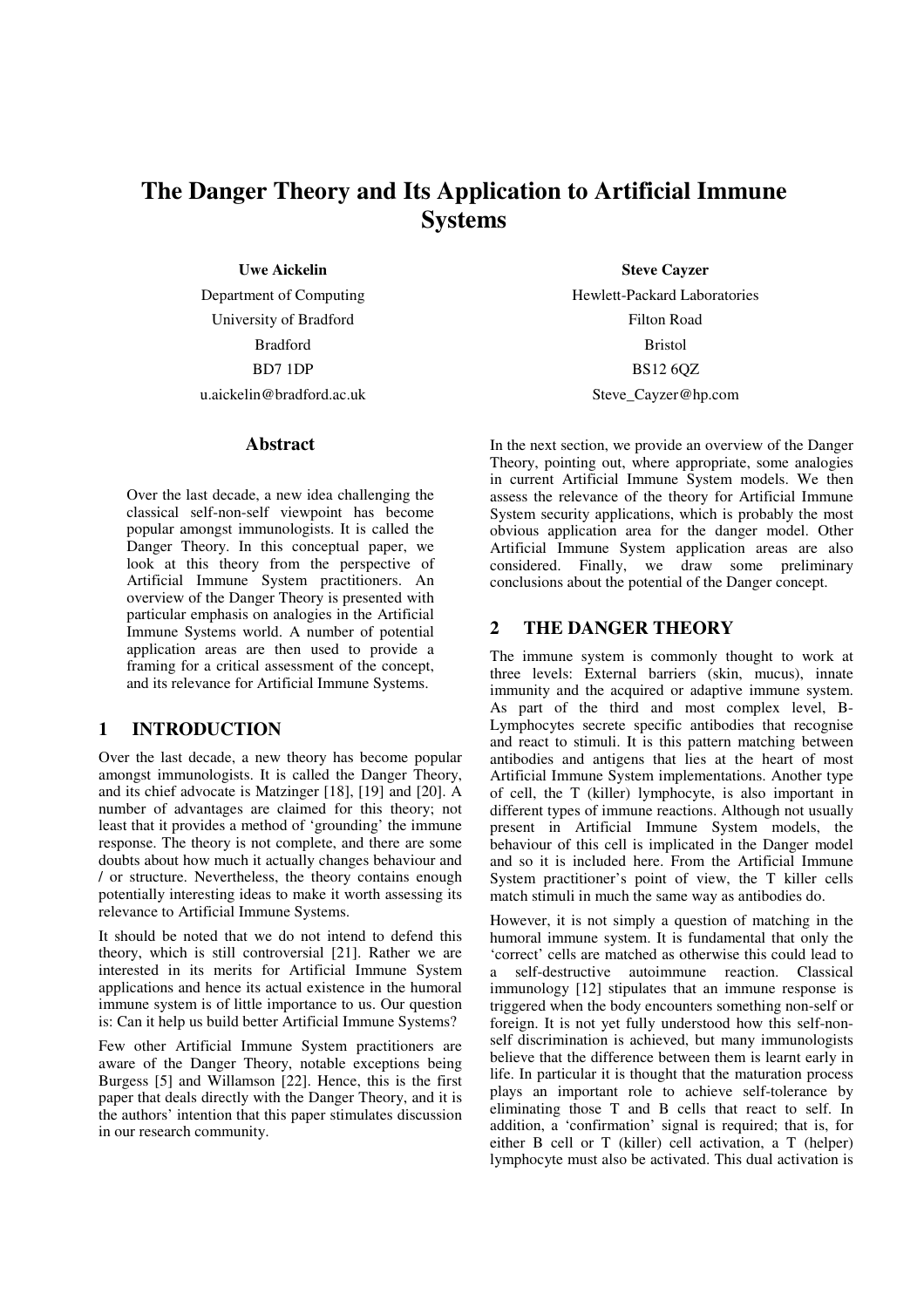further protection against the chance of accidentally reacting to self.

Matzinger's Danger Theory debates this point of view (for a good introduction, see Matzinger [18]). Technical overviews can be found in Matzinger [19] and Matzinger [20]. She points out that there must be discrimination happening that goes beyond the self-non-self distinction described above. For instance:

- There is no immune reaction to foreign bacteria in the gut or to the food we eat although both are foreign entities.
- Conversely, some auto-reactive processes are useful, for example against self molecules expressed by stressed cells.
- The definition of self is problematic  $-$  realistically, self is confined to the subset actually seen by the lymphocytes during maturation.
- The human body changes over its lifetime and thus self changes as well. Therefore, the question arises whether defences against non-self learned early in life might be autoreactive later.
- Other aspects that seem to be at odds with the traditional viewpoint are autoimmune diseases and certain types of tumours that are fought by the immune system (both attacks against self) and successful transplants (no attack against non-self).

Matzinger concludes that the immune system actually discriminates "some self from some non-self". She asserts that the Danger Theory introduces not just new labels, but a way of escaping the semantic difficulties with self and non-self, and thus provides grounding for the immune response. If we accept the Danger Theory as valid we can take care of 'non-self but harmless' and of 'self but harmful' invaders into our system. To see how this is possible, we will have to examine the theory in more detail.

The central idea in the Danger Theory is that the immune system does not respond to non-self but to danger. Thus, just like the self-non-self theories, it fundamentally supports the need for discrimination. However, it differs in the answer to what should be responded to. Instead of responding to foreignness, the immune system reacts to danger.

This theory is borne out of the observation that there is no need to attack everything that is foreign, something that seems to be supported by the counter examples above. In this theory, danger is measured by damage to cells indicated by distress signals that are sent out when cells die an unnatural death (cell stress or lytic cell death, as opposed to programmed cell death, or *apoptosis*).

Figure 1 depicts how we might picture an immune response according to the Danger Theory. A cell that is in distress sends out an alarm signal, whereupon antigens in the neighbourhood are captured by *antigen-presenting cells* such as macrophages, which then travel to the local lymph node and present the antigens to lymphocytes. Essentially, the danger signal establishes a danger zone around itself. Thus B cells producing antibodies that match antigens within the danger zone get stimulated and undergo the clonal expansion process. Those that do not match or are too far away do not get stimulated.



Figure 1: Danger Theory Model.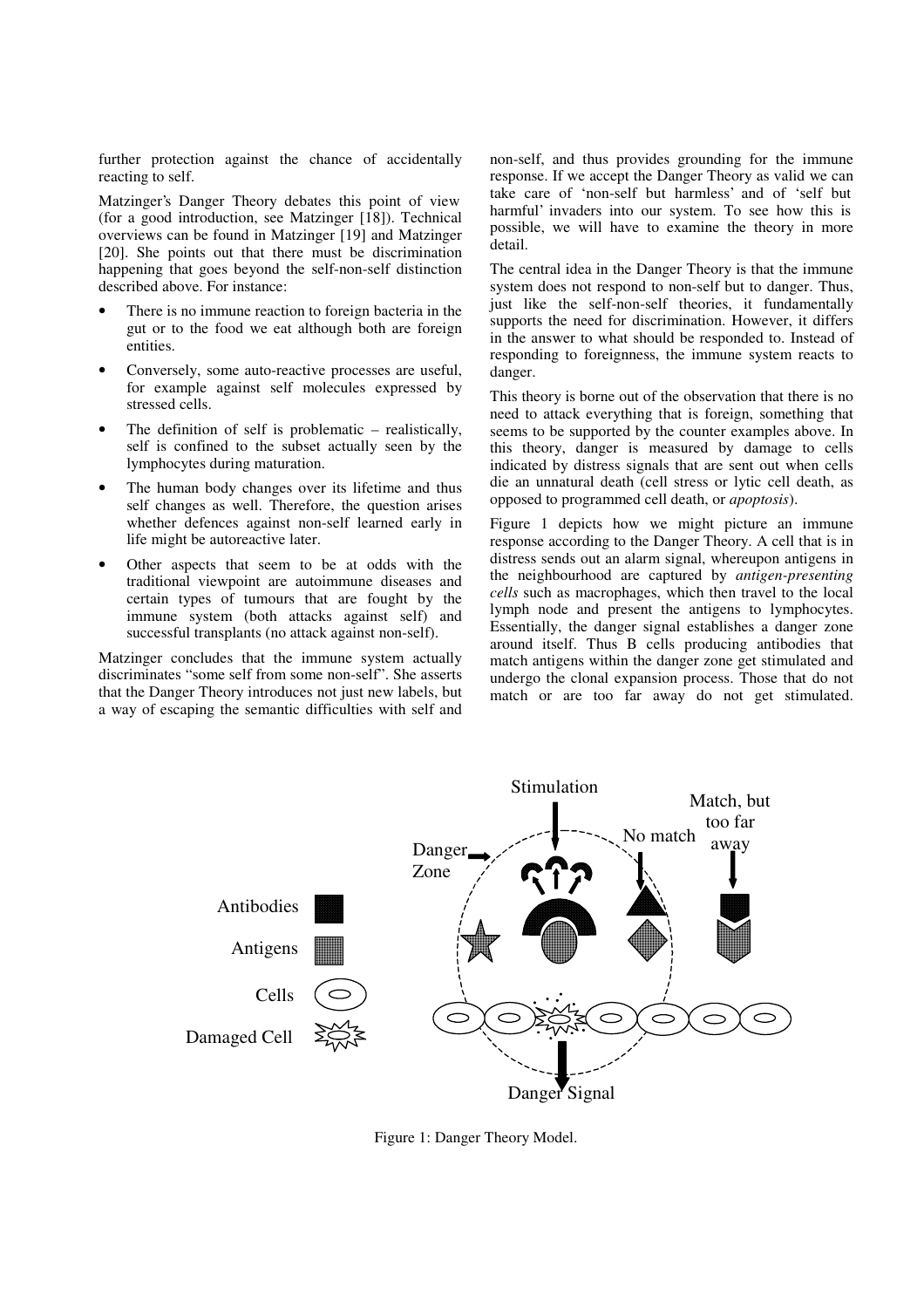Matzinger admits that the exact nature of the danger signal is unclear. It may be a 'positive' signal (for example heat shock protein release) or a 'negative' signal (for example lack of synaptic contact with a dendritic antigen-presenting cell). This is where the Danger Theory shares some of the problems associated with traditional self-non-self discrimination (i.e. how to discriminate danger from non-danger). However, in this case, the signal is grounded rather than being some abstract representation of danger.

Another way of looking at the danger model is to see it as an extension of the Two-Signal model by Bretscher and Cohn [4]. In this model, the two signals are antigen recognition (signal one) and co-stimulation (signal two). Co-stimulation is a signal that means "this antigen really is foreign" or, in the Danger Theory, "this antigen really is dangerous". How the signal arises will be explained later. The Danger Theory then operates by applying three laws to lymphocyte behaviour (the *laws of lymphotics* [20]):

- Law 1. Become activated if you receive signals one and two together. Die if you receive signal one in the absence of signal two. Ignore signal two without signal one.
- Law 2. Accept signal two from antigen-presenting cells only (or, for B cells, from T helper cells). B cells can act as antigen-presenting cells only for experienced (memory) T cells. Note that signal one can come from any cells, not just antigen-presenting cells.
- Law 3. After activation (activated cells do not need signal two) revert to resting state after a short time.

For the mature lymphocyte, (whether virgin or experienced) these rules are adhered to. However, there are two exceptions in the lymphocyte lifecycle. Firstly, immature cells are unable to accept signal two from any source. This enables an initial negative selection screening to occur. Secondly, activated (effector) cells respond only to signal one (ignoring signal two), but revert to the resting state shortly afterwards.

An implication of this theory is that autoreactive effects are not necessarily harmful, and are in fact expected during an infection. This is because any lymphocyte reacting to an antigen in the 'danger zone' will be activated. These antigens are not necessarily the culprits for the danger signal. If they are, then the reacting lymphocytes will continue to be restimulated until the antigens (and therefore the danger signal) are removed. After this, they will rest, receiving neither signal one nor signal two.

On the other hand, lymphocytes reacting to innocuous (self) antigens will continue to receive signal one from these antigens, even after the danger (and therefore signal two) has vanished. Therefore these lymphocytes will be deleted, and tolerance will be achieved. However, further autoreactive effects can be expected, partly because 'self' changes over time, and partly because of new lymphocyte

generation (particularly B cells, which produce hypermutated clones during activation).

A problem is posed by the antigen-presenting cell itself, whose (innocuous) antigens are by definition always in the danger zone. Lymphocytes reacting to these antigens might destroy the antigen-presenting cell and thus interfere with the immune response. The negative selection of immature lymphocytes protects against this possibility.

Figure 2 shows a more detailed picture of how the Danger Theory can be viewed as an extension of immune signals. These diagrams are adapted from those presented in Matzinger [19] except for the sixth, which incorporates suggestions made in Matzinger [20].

In the original view of the world by Burnet [6], only signal one is considered. This is shown in the first diagram, where the only signal shown is that between infectious agents and lymphocytes (B cells, marked B, and T killer, marked Tk). Signal two (second diagram) was introduced by Bretscher and Cohn [4]. This helper signal comes from a T helper cell (marked Th), on receipt of signal one from the B cell. That is, the B cell presents antigens to the T helper cell and awaits the T cell's confirmation signal. If the T cell recognises the antigen (which, if negative selection has worked, should mean the antigen is non-self) then the immune response can commence. It was Lafferty and Cuningham [17] who proposed that the T helper cells themselves also need to be 'switched on' by signals one and two, both from antigen-presenting cells. This process is depicted in the third diagram.

Note that the T helper cell gets signal one from two sources – the B cell and the antigen-presenting cell. In the former case the antigens are not chosen randomly – the very opposite, since B cells are highly selective for a range of (hopefully non-self) antigens. In the latter case, the antigens are chosen randomly (the antigen-presenting cell simply presents any antigen it picks up) but signal two should only be provided to the T helper cell for nonself antigens. It is not necessarily clear how the antigenpresenting cell 'knows' the antigen is non-self. Janeway [14] introduced the idea of infectious non-self (for example bacteria), which 'primes' antigen presenting cells, i.e. causing signal two to be produced (fourth diagram). This priming signal is labelled as signal 0 in the figures.

Matzinger proposes to allow priming of antigenpresenting cells by a danger signal (fifth diagram). She also proposes to extend the efficacy of T helper cells by routing signal two through antigen presenting cells [20]. We have marked this as 'signal 3' in the sixth diagram (although Matzinger does not use that term, the intention is clear). In Matzinger's words "the antigen seen by the killer need not be the same as the helper; the only requirement is that they must both be presented by the same antigen-presenting cell". This arrangement allows T helper cells to prime many more T killer cells than they would otherwise have been able to.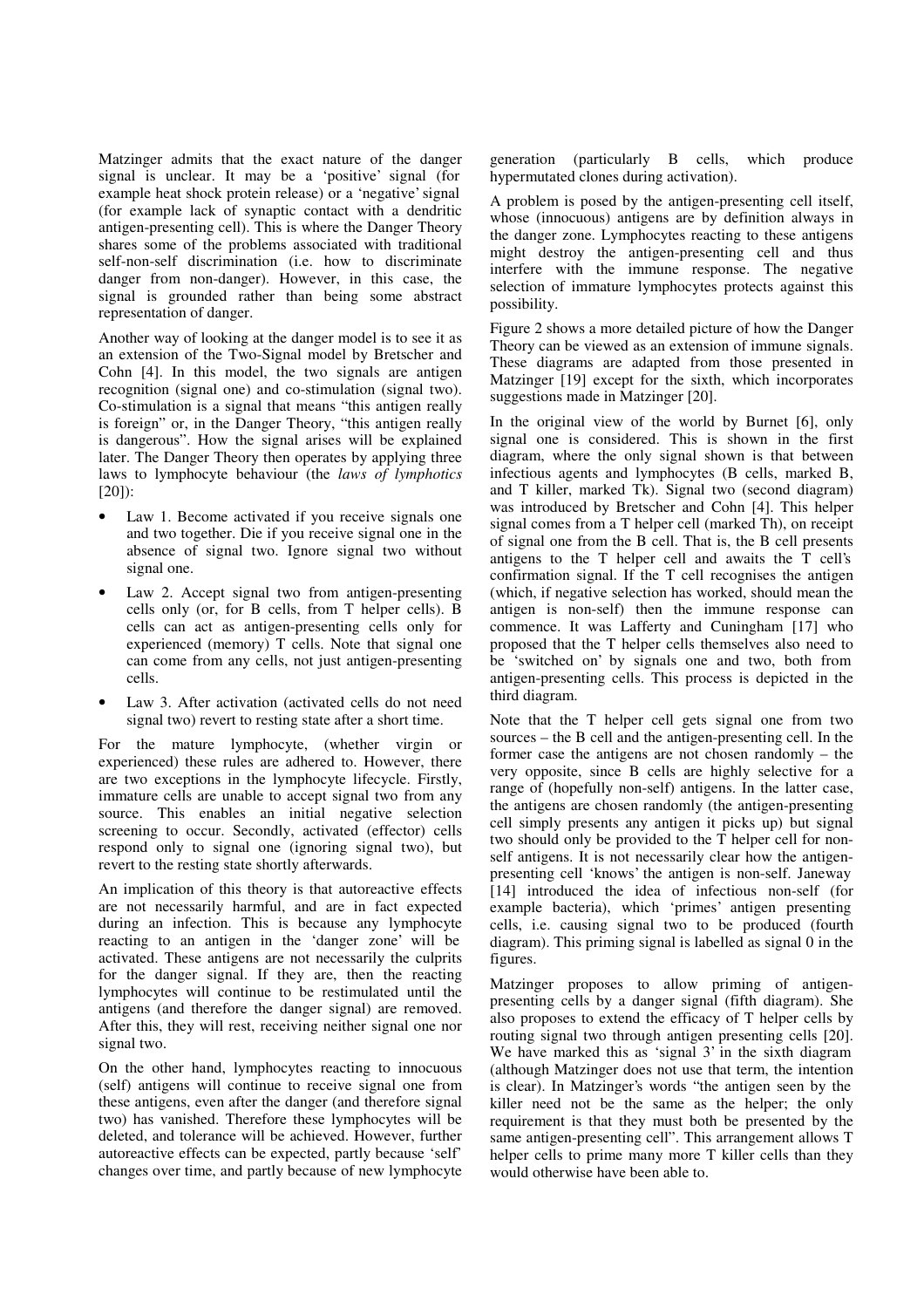

**2. Helper in Control (Bretscher & Cohn)**







**3. APC in control (Lafferty & Cunningham)**





**5. Danger in Control (Matzinger)**

**6. Multiplication of effect (Matzinger)**



Figure 2: Danger Theory viewed as immune signals.

The Danger Theory is not without its limitations. As mentioned, the exact nature of the danger signal is still unclear. Also, there is sometimes danger that should not be responded to (cuts, transplants). In fact, in the case of transplants it is often necessary to remove the antigenpresenting cells from the transplanted organ. Finally, the fact that autoimmune diseases do still, if rarely, happen, has yet to be fully reconciled with the Danger Theory.

### **3 THE DANGER THEORY AND SOME ANALOGIES TO ARTIFICIAL IMMUNE SYSTEMS**

Danger theory clearly has many facets and intricacies, and we have touched on only a few. It might be instructive to list a number of considerations for an Artificial Immune System practitioner regarding the suitability of the danger model for their application. The basic consideration is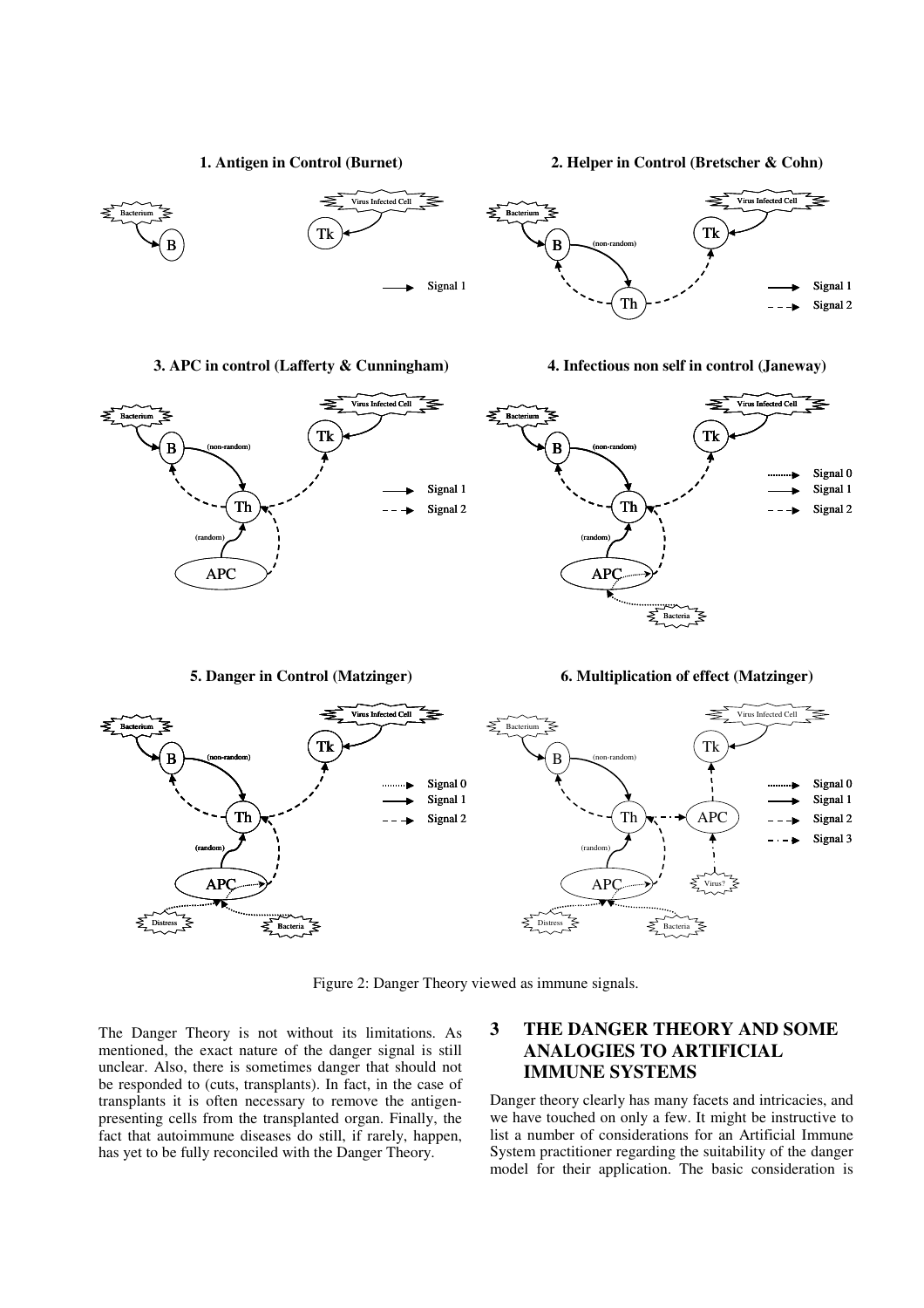whether negative selection is important. If so, then these points may be relevant:

- Negative selection is bound to be imperfect, and<br>therefore autoreactions (false positives) are autoreactions (false positives) inevitable.
- The self/non-self boundary is blurred since self and non-self antigens often share common regions.
- Self changes over time. Therefore, one can expect problems with memory cells, which later turn out to be inaccurate or even autoreactive.

If these points are sufficient to make a practitioner consider incorporating the Danger theory into their model, then the following considerations may be instructive:

- 1. A danger model requires an antigen-presenting cell, which can present an appropriate danger signal.
- 2. 'Danger' is an emotive term. The signal may have nothing to do with danger (see, for example, our discussion on data mining applications in section 5).
- 3. The appropriate danger signal can be positive (presence of signal) or negative (absence).
- 4. The danger zone in biology is spatial. In Artificial Immune System applications, some other measure of proximity (for instance temporal) may be used.
- 5. If there is an analogue of an immune response, it should not lead to further danger signals. In biology, killer cells cause a normal cell death, not danger.
- 6. Matzinger proposes priming killer cells via antigenpresenting cells for greater effect. Depending on the immune system used (it only makes sense for spatially distributed models) this proposal may be relevant.
- 7. There are a variety of considerations that are less directly related to the danger model. For example, migration – how many antibodies receive signal one/two from a given antigen-presenting cell? In addition, the danger theory relies on concentrations, i.e. continuous not binary matching.

There are also a couple of points that might tempt a practitioner to alter the danger model as presented here. For example, the danger model has quite a number of elements. Given that the antigen-presenting cell mediates the danger signal, we might be able to simplify the model – for example, do we still need a T helper cell? In addition, there are some danger signals that might in some sense be 'appropriate' and thus should not trigger an immune response. In such cases, a method for avoiding the danger pathway must be found. A biological example is transplanted organs, in which antigen-presenting cells are removed.

### **4 THE DANGER THEORY AND ANOMALY DETECTION**

An intriguing area for the application of Artificial Immune Systems is the detection of anomalies such as computer viruses, fraudulent transactions or hardware faults. The underlying metaphor seems to fit particularly nicely here, as there is a system (self) that has to be protected against intruders (non-self). Thus if natural immune systems have enabled biological species to survive, can we not create Artificial Immune Systems to do the same to our computers, machines etc? Presumably those systems would then have the same beneficial properties as natural immune systems like error tolerance, distribution, adaptation and self-monitoring. A recent overview of biologically inspired approaches to this area can be found in Williamson [22].

In this section we will present indicative examples of such artificial systems, explain their current shortcomings and show how the Danger Theory might help overcome some of these.

One of the first such approaches is presented by Forrest et al [11] and extended by Hofmeyr and Forrest [13]. This work is concerned with building an Artificial Immune System that is able to detect non-self in the area of network security where non-self is defined as an undesired connection. All connections are modelled as binary strings and there is a set of known good and bad connections, which is used to train and evaluate the algorithm. To build the Artificial Immune System, random binary strings are created called detectors.

These detectors then undergo a maturation phase where they are presented with good, i.e. self, connections. If they match any of these they are eliminated otherwise they become mature, but not activated. If during their further lifetime these mature detectors match anything else, exceeding a certain threshold value, they become activated. This is then reported to a human operator who decides whether there is a true anomaly. If so the detectors are promoted to memory detectors with an indefinite life span and minimum activation threshold. Thus, this is similar to the secondary response in the natural immune system, for instance after immunisation.

An approach such as the above is known in Artificial Immune Systems as negative selection as only those detectors (antibodies) that do not match live on. It is thought that T cells mature in similar fashion in the thymus such that only those survive and mature that do not match any self cells after a certain amount of time.

An alternative approach to negative selection is that of positive selection as used for instance by Forrest et al [9] and by Somayaji and Forrest [22]. These systems are a reversal of the negative selection algorithm described above with the difference that detectors for self are evolved. From a performance point of view there are advantages and disadvantages for both methods. A suspect non-self string would have to be compared with all self-detectors to establish that it is non-self, whilst with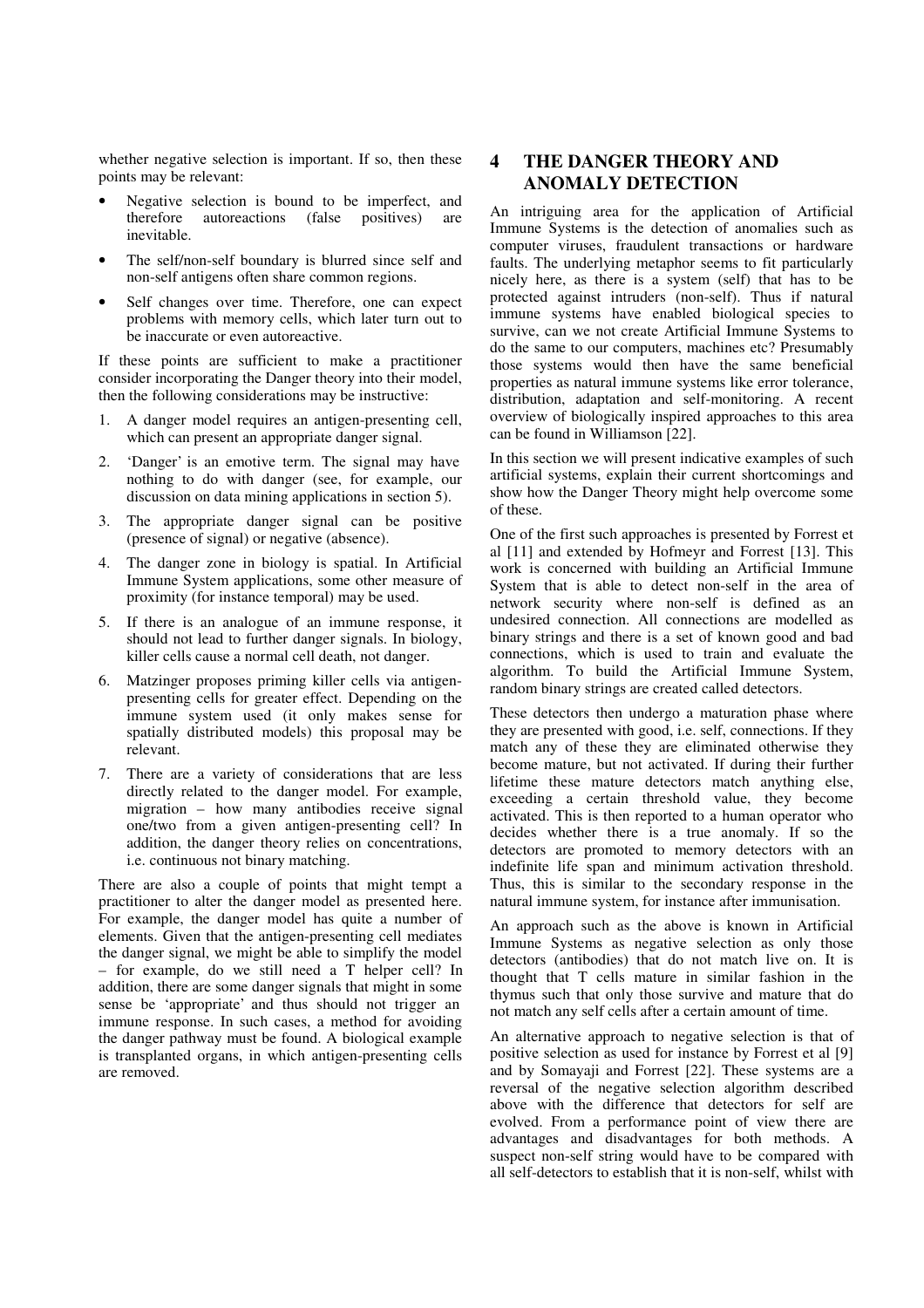negative selection the first matching detector would stop the comparison. On the other hand, for a self-string this is reversed giving positive selection the upper hand. Thus, performance depends on the self to non-self ratio, which should generally favour positive selection.

However, there is another difference between the two approaches: the nature of false alarms. With negative selection inadequate detectors will result in false negatives (missed intrusions) whilst with positive selection there will be false positives (false alarms). The preference between the two in this case is likely to be problem specific.

Both approaches have been extended further [10] including better co-stimulation methods and activation thresholds to reduce the number of false alarms, multiple antibody sub-populations for improved diversity and coverage and improved partial matching rules. Recently, similar approaches have also been used to detect hardware faults (Bradley and Tyrrell [1]), network intrusion (Kim and Bentley [16]) and fault tolerance (Burgess [5]).

What are the remaining challenges for a successful use of Artificial Immune Systems for anomaly detection? Firstly, self and non-self will usually evolve and change during the lifetime of the system. Hence, to be effective, any system used must be robust and flexible enough to cope with changing circumstances. Based on the performance of their natural counterparts, Artificial Immune Systems should be well suited to provide these qualities. Secondly, appropriate representations of self and good matching rules have to be developed. Most research so far has been concentrated in these two areas and good advances have been made so far [8].

However, as pointed out by Kim and Bentley [15], scaling is a problem with negative selection. As the systems to be protected grow larger and larger so does self and non-self and it becomes more and more problematic to find a set of detectors that provides adequate coverage whilst being computationally efficient. It is inefficient, if not impossible, to map the entire non-self universe, particularly as it will be changing over time. The same applies to positive selection and trying to map all of self.

Moreover, the approaches so far have another disadvantage: A response requires infection beyond a certain threshold and human intervention confirming this. Although one might argue that the operator sees fewer alarms than in an unaided system, this clearly is not yet the ideal situation of an autonomous system preventing all damage. Apart from the resource implication of a human component, an unduly long delay might be caused by this necessity prolonging the time the system is exposed. This situation might be further aggravated by the fact that the labels self and non-self are often ambiguous and expert knowledge might be required to apply them correctly.

How can these problems be overcome? We believe that applying ideas from the Danger Theory can help building better Artificial Immune Systems by providing a different way of grounding and removing the necessity to map self

or non-self. To achieve this self-non-self discrimination will still be useful but it is no longer essential. This is because non-self no longer causes an immune response. Instead, it will be danger signals that trigger a reaction.

What could such danger signals be? They should show up after limited infection to minimise damage and hence have to be quickly and automatically measurable. Suitable signals could include:

- Too low or too high memory usage.
- Inappropriate disk activity.
- Unexpected frequency of file changes as measured for example by checksums or file size.
- SIGABRT signal from abnormally terminated UNIX processes.
- Presence of non-self.

Of course, it would also be possible to use 'positive' signals, as discussed in the previous section, such as the absence of some normal 'health' signals.

Once the danger signal has been transmitted, the immune system can then react to those antigens, for example, executables or connections, which are 'near' the emitter of the danger signal. Note that 'near' does not necessarily mean geographical or physical closeness, something that might make sense for connections and their IP addresses but probably not for computer executables in general. In essence, the physical 'near' that the Danger Theory requires for the immune system is a proxy measure for causality. Hence, we can substitute it with more appropriate causality measures such as similar execution start times, concurrent runtimes or access of the same resources.

Consequently, those antibodies or detectors that match (first signal) those antigens within a radius, defined by a measure such as the above (second signal), will proliferate. Having thereby identified the dangerous components, further confirmation could then be sought by sending it to a special part of the system simulating another attack. This would have the further advantage of not having to send all detectors to confirm danger. In conclusion, using these ideas from the Danger Theory has provided a better grounding of danger labels in comparison to self / non-self, whilst at the same time relying less on human competence.

### **5 THE DANGER THEORY AND OTHER ARTIFICIAL IMMUNE SYSTEM APPLICATIONS**

It is not immediately obvious how the Danger Theory could be of use to data mining problems such as the movie prediction problem described in Cayzer and Aickelin [7], because the notions of self and non-self are not used. In essence, in data mining all of the system is self. More precisely, it is not an issue what is self or non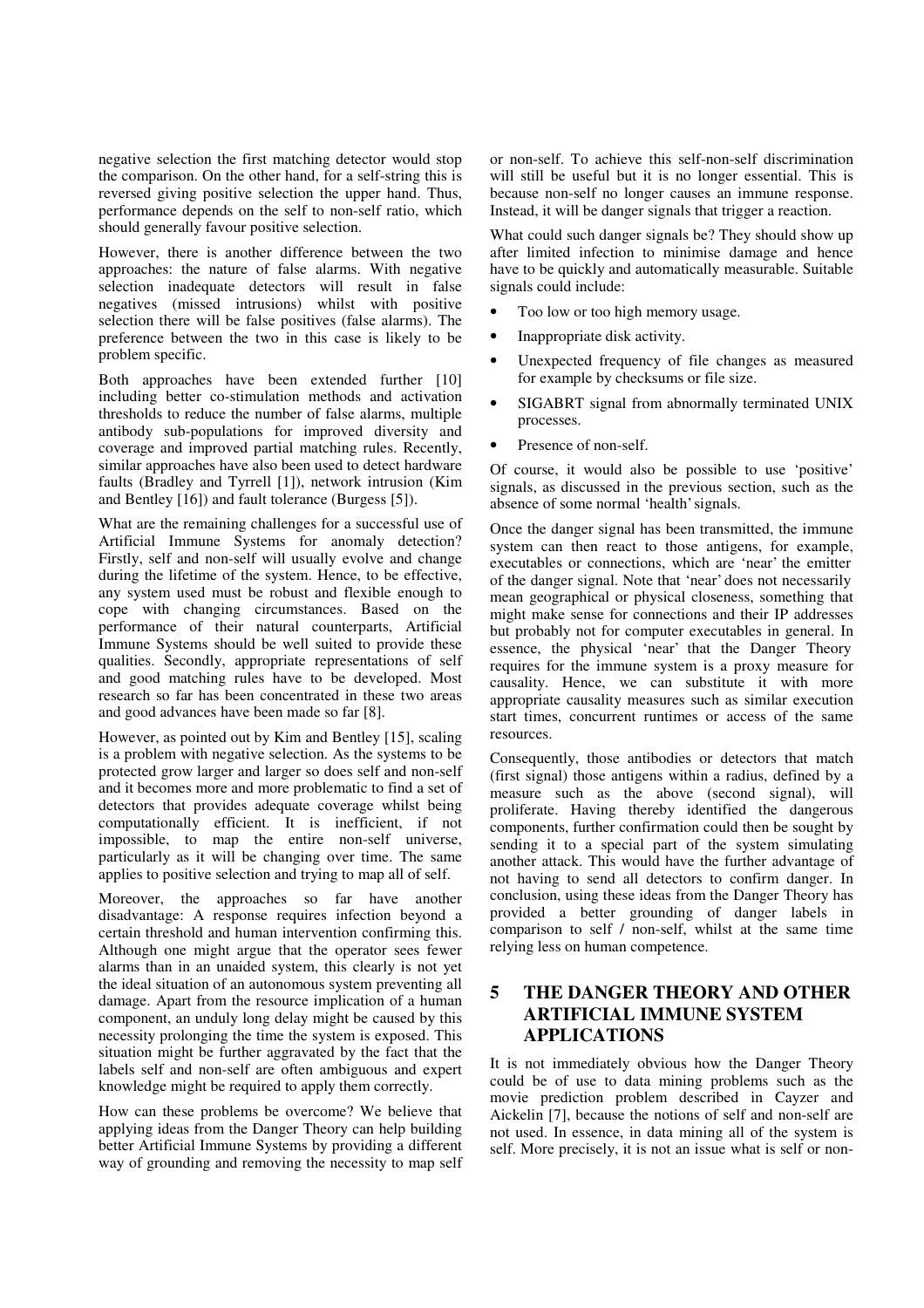self as the designer of the database has complete control over this aspect.

However, if the labels self and non-self were to be replaced by interesting and non-interesting data for example, a distinction would prove beneficial. In this case, the immune system is being applied as a classifier. If one can then further assume that interesting data is located 'close' or 'near' to other interesting data, ideas from the Danger Theory can come into play again. To do so, it is necessary to define 'close'/ 'near'. We could use:

- Physical closeness, for instance distance in the database as measured by an appropriate metric.
- Correlation of data, as measured by statistical tools.
- Similar entry times into the database.
- File size.

A danger signal could thus be interpreted as a valuable piece of information that has been uncovered. Hence, those antibodies are stimulated that match data that is 'close' this valuable piece of information.

Taking this idea further, we might define the danger signal as an indication of user interest. Given this definition, we can speculate about various scenarios in which the danger signal could be of use. One such scenario is outlined below for illustrative purposes.

Imagine a user browsing a set of documents. Each document has a set of features (for instance keywords, title, author, date etc). Imagine further that there is an immune system implemented as a 'watcher', whose antibodies match document features. 'Interesting' documents are those, whose features are matched by the immune system.

When a user either explicitly or implicitly indicates interest in the current document, a "danger" signal is raised. This causes signal two to be passed, along with signal one, to antibodies matching any antigen, i.e. document feature, in the danger zone, i.e. this document.

Stimulated antibodies become effectors, and thus the immune system learns to become a good filter when searching for other interesting documents. Interesting documents could be brought to the user's attention (the exact mechanism is not relevant here). The important thing is that the user's idea of an 'interesting' document may change over time and so it is important that the immune system adapts in a timely way to such a changing definition of (non-) self.

Meanwhile, every document browsed by the user (whether interesting or not) will be presented to the antibodies as 'signal one'. Uninteresting document features will therefore give rise to signal one without signal two, which will tolerate the autoreactive antibodies. The net effect is to produce a set of antibodies that match only interesting document features.

As mentioned, this example is purely illustrative but it does show that ideas from the Danger theory may have implications for Artificial Immune System applications in

domains where the relevance of 'danger' is far from obvious.

#### **6 CONCLUSIONS**

To conclude, the Danger Theory is not about the way Artificial Immune Systems represent data. Instead, it provides ideas about which data the Artificial Immune Systems should represent and deal with. They should focus on dangerous, i.e. interesting data.

It could be argued that the shift from non-self to danger is merely a symbolic label change that achieves nothing. We do not believe this to be the case, since danger is a grounded signal, and non-self is (typically) a set of feature vectors with no further information about their meaning. The danger signal helps us to identify which subset of feature vectors is of interest. A suitably defined danger signal thus overcomes many of the limitations of self-nonself selection. It restricts the domain of non-self to a manageable size, removes the need to screen against all self, and deals adaptively with scenarios where self (or non-self) changes over time.

The challenge is clearly to define a suitable danger signal, a choice that might prove as critical as the choice of fitness function for an evolutionary algorithm. In addition, the physical distance in the biological system should be translated into a suitable proxy measure for similarity or causality in an Artificial Immune System. We have made some suggestions in this paper about how to tackle these challenges in a variety of domains, but the process is not likely to be trivial. Nevertheless, if these challenges are met, then future Artificial Immune System applications might derive considerable benefit, and new insights, from the Danger Theory.

#### **Acknowledgements**

We would like to thank the two anonymous reviewers, whose comments greatly improved this paper.

#### **References**

- [1] Bradley D, Tyrell A, The Architecture for a Hardware Immune System, *Proceedings of the 2002 Congress on Evolutionary Computation*, 2002.
- [2] Forrest H. Bennett III, John R. Koza, Jessen Yu, William Mydlowec, Automatic Synthesis, Placement, and Routing of an Amplifier Circuit by Means of Genetic Programming. *Evolvable Systems: From Biology to Hardware, Third International Conference, ICES 2000:* 1-10, 2000
- [3] D. W. Bradley, Andrew M. Tyrrell, Immunotronics: Hardware Fault Tolerance Inspired by the Immune System. *Evolvable Systems: From Biology to Hardware, Third International Conference, ICES 2000:* 11-20, 2000
- [4] Bretscher P, Cohn M, A theory of self-nonself discrimination, *Science* 169, 1042-1049, 1970